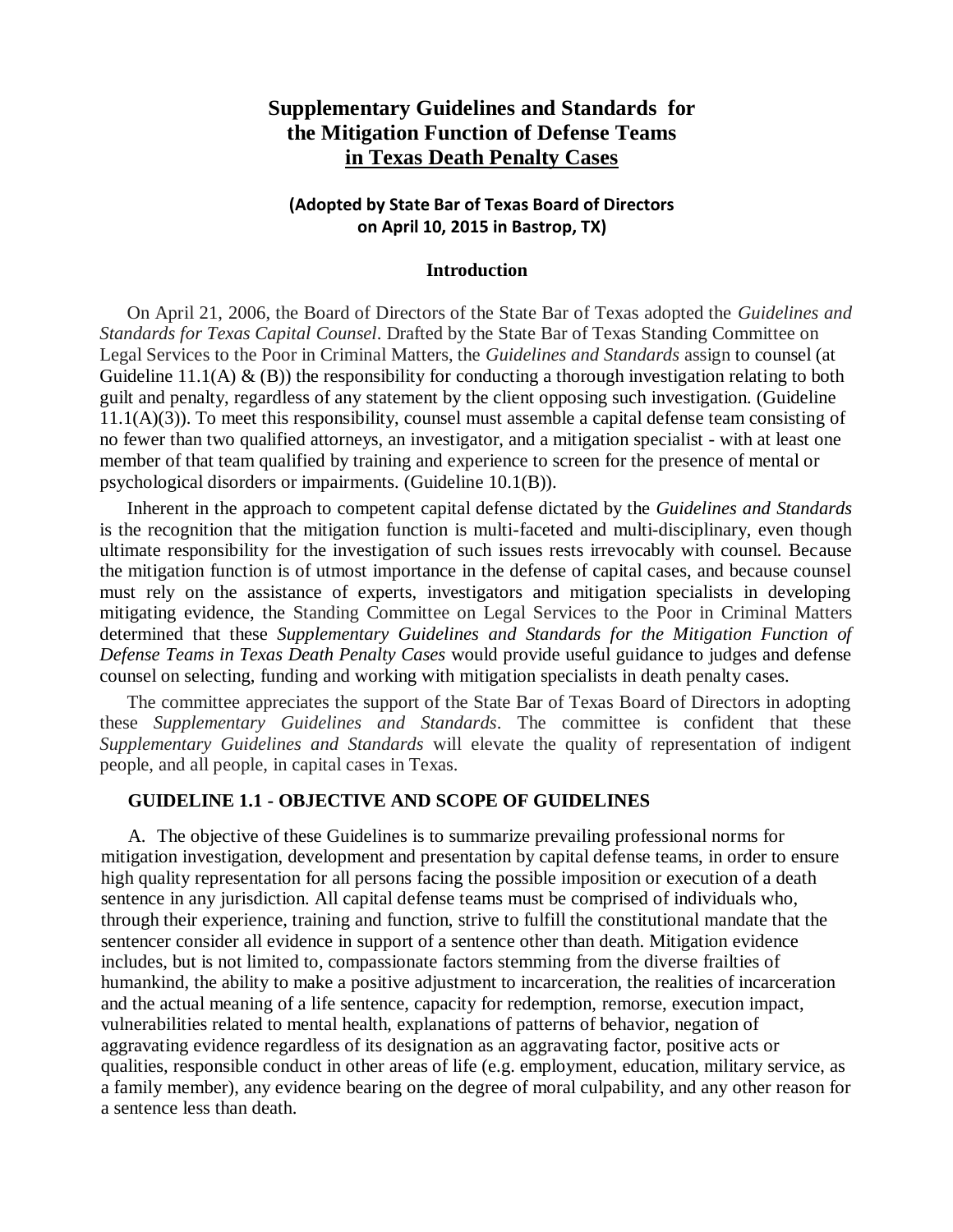B. These Guidelines apply from the moment that counsel is appointed and extend to all stages of every case in which the jurisdiction may be entitled to seek the death penalty, including initial and ongoing investigation, pretrial proceedings, trial, appeal, post-conviction review, competencyto-be-executed proceedings, clemency proceedings and any connected litigation.

### **GUIDELINE 3.1 - THE CAPITAL DEFENSE TEAM: THE ROLE OF MITIGATION SPECIALISTS**

A. In performing the mitigation investigation, counsel has the duty to obtain services of persons independent of the government and the right to select one or more such persons whose qualifications fit the individual needs of the client and the case. Applications to the court for the funding of mitigation services should be conducted ex parte, in camera, and under seal.

B. Counsel has a duty to hire, assign or have appointed competent team members; to investigate the background, training and skills of team members to determine that they are competent; and to supervise and direct the work of all team members. Counsel must conduct such investigation of the background, training and skills of the team members as will determine that they are competent and must ensure on an ongoing basis that their work is of high professional quality.

C. All members of the defense team are agents of defense counsel. They are bound by rules of professional responsibility that govern the conduct of counsel respecting privilege, diligence, and loyalty to the client. The privileges and protections applicable to the work of all defense team members derive from their role as agents of defense counsel. The confidentiality of communication with persons providing services pursuant to court appointment should be protected to the same extent as if such persons were privately retained. Like counsel, non-attorney members of the defense team have a duty to maintain complete and accurate files, including records that may assist successor counsel in documenting attempts to comply with these Guidelines.

D. It is counsel's duty to provide each member of the defense team with the necessary legal knowledge for each individual case, including features unique to the jurisdiction or procedural posture. Counsel must provide mitigation specialists with knowledge of the law affecting their work, including an understanding of the capital charges and available defenses; applicable capital statutes and major state and federal constitutional principles; applicable discovery rules at the various stages of capital litigation; applicable evidentiary rules, procedural bars and "door-opening" doctrines; and rules affecting confidentiality, disclosure, privileges and protections.

#### **GUIDELINE 4.1 - QUALIFICATIONS OF THE DEFENSE TEAM**

A. Capital defense team members should demonstrate a commitment to providing high quality services in the defense of capital cases; should satisfy the training requirements set forth in these Supplementary Guidelines; and should be skilled in the investigation, preparation and presentation of evidence within their areas of expertise.

B. The defense team must include individuals possessing the training and ability to obtain, understand and analyze all documentary and anecdotal information relevant to the client's life history. Life history includes, but is not limited to: medical history; complete prenatal, pediatric and adult health information; exposure to harmful substances in utero and in the environment; substance abuse history; mental health history; history of maltreatment and neglect; trauma history; educational history; employment and training history; military experience; multi-generational family history, genetic disorders and vulnerabilities, as well as multi-generational patterns of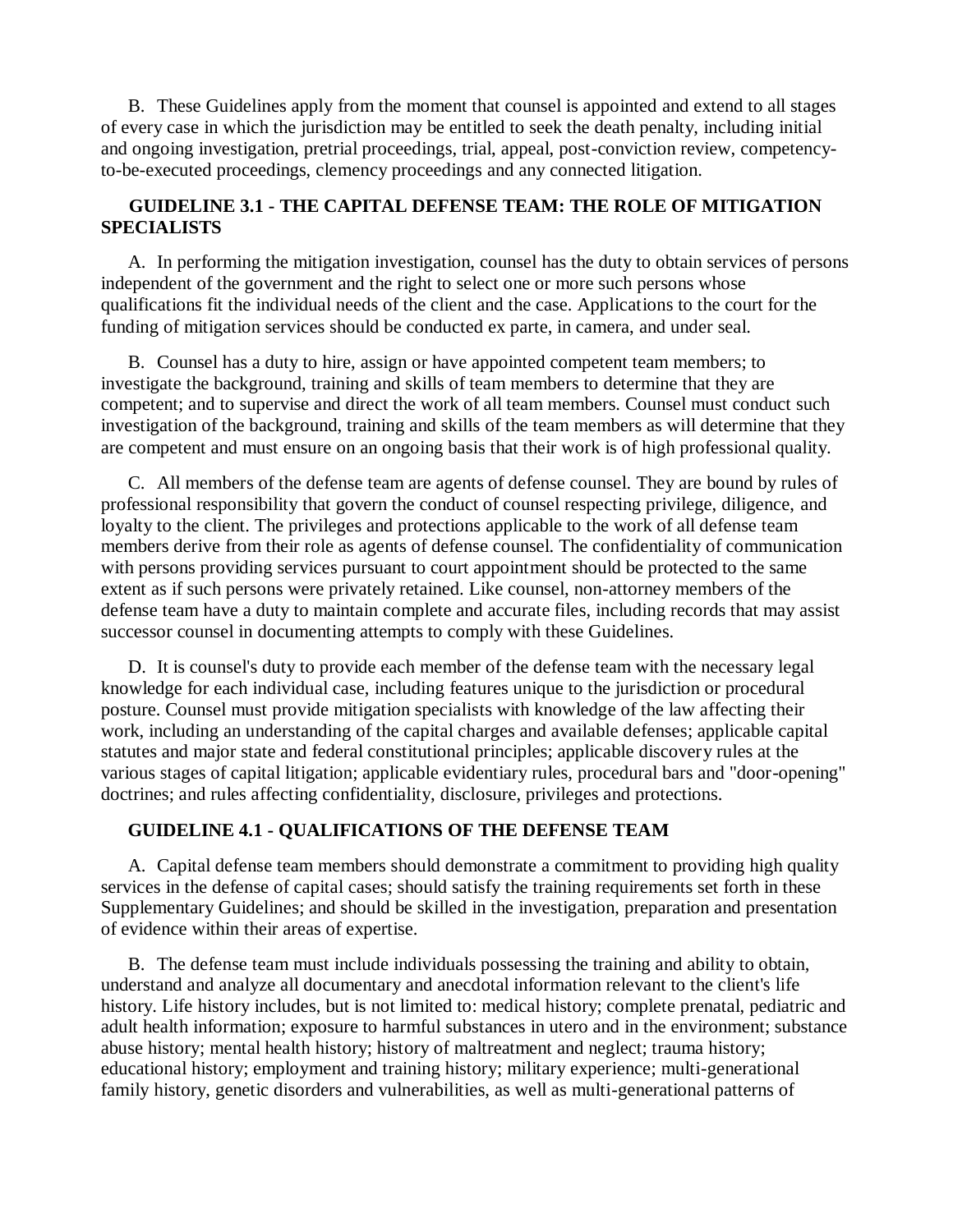behavior; prior adult and juvenile correctional experience; religious, gender, sexual orientation, ethnic, racial, cultural and community influences; socio-economic, historical, and political factors.

C. Mitigation specialists must be able to identify, locate and interview relevant persons in a culturally competent manner that produces confidential, relevant and reliable information. They must be skilled interviewers who can recognize and elicit information about mental health signs and symptoms, both prodromal and acute, that may manifest over the client's lifetime. They must be able to establish rapport with witnesses, the client, the client's family and significant others that will be sufficient to overcome barriers those individuals may have against the disclosure of sensitive information and to assist the client with the emotional impact of such disclosures. They must have the ability to advise counsel on appropriate mental health and other expert assistance.

D. Team members must have the training and ability to use the information obtained in the mitigation investigation to illustrate and illuminate the factors that shaped and influenced the client's behavior and functioning. The mitigation specialist must be able to furnish information in a form useful to counsel and any experts through methods including, but not limited to: genealogies, chronologies, social histories, and studies of the cultural, socioeconomic, environmental, political, historical, racial and religious influences on the client in order to aid counsel in developing an affirmative case for sparing the defendant's life.

E. At least one member of the team must have specialized training in identifying, documenting and interpreting symptoms of mental and behavioral impairment, including cognitive deficits, mental illness, developmental disability, neurological deficits; long-term consequences of deprivation, neglect and maltreatment during developmental years; social, cultural, historical, political, religious, racial, environmental and ethnic influences on behavior; effects of substance abuse and the presence, severity and consequences of exposure to trauma. Team members acquire knowledge, experience, and skills in these areas through education, professional training and properly supervised experience.

F. Mitigation specialists must possess the knowledge and skills to obtain all relevant records pertaining to the client and others. They must understand the various methods and mechanisms for requesting records and obtaining the necessary waivers and releases, and the commitment to pursue all means of obtaining records.

### **GUIDELINE 5.1 - WORKLOAD**

Counsel should ensure that the workload of defense team members in death penalty cases is maintained at a level that enables counsel to provide each client with high quality legal representation in accordance with these supplementary Guidelines and the ABA Guidelines as a whole. In the case of mitigation specialists on the staff of an institutional defender office, the office should implement mechanisms to ensure that their workload is maintained at a level that enables them to provide each client with high quality services and assistance in accordance with these Guidelines.

#### **GUIDELINE 7.1 - TRAINING**

A. All capital defense team members should attend and successfully complete, at least once every year, a specialized training program that focuses on the defense of death penalty cases offered by an organization with substantial experience and expertise in the defense of persons facing execution and committed to the national standard of practice embodied in these supplemental Guidelines and the ABA Guidelines as a whole.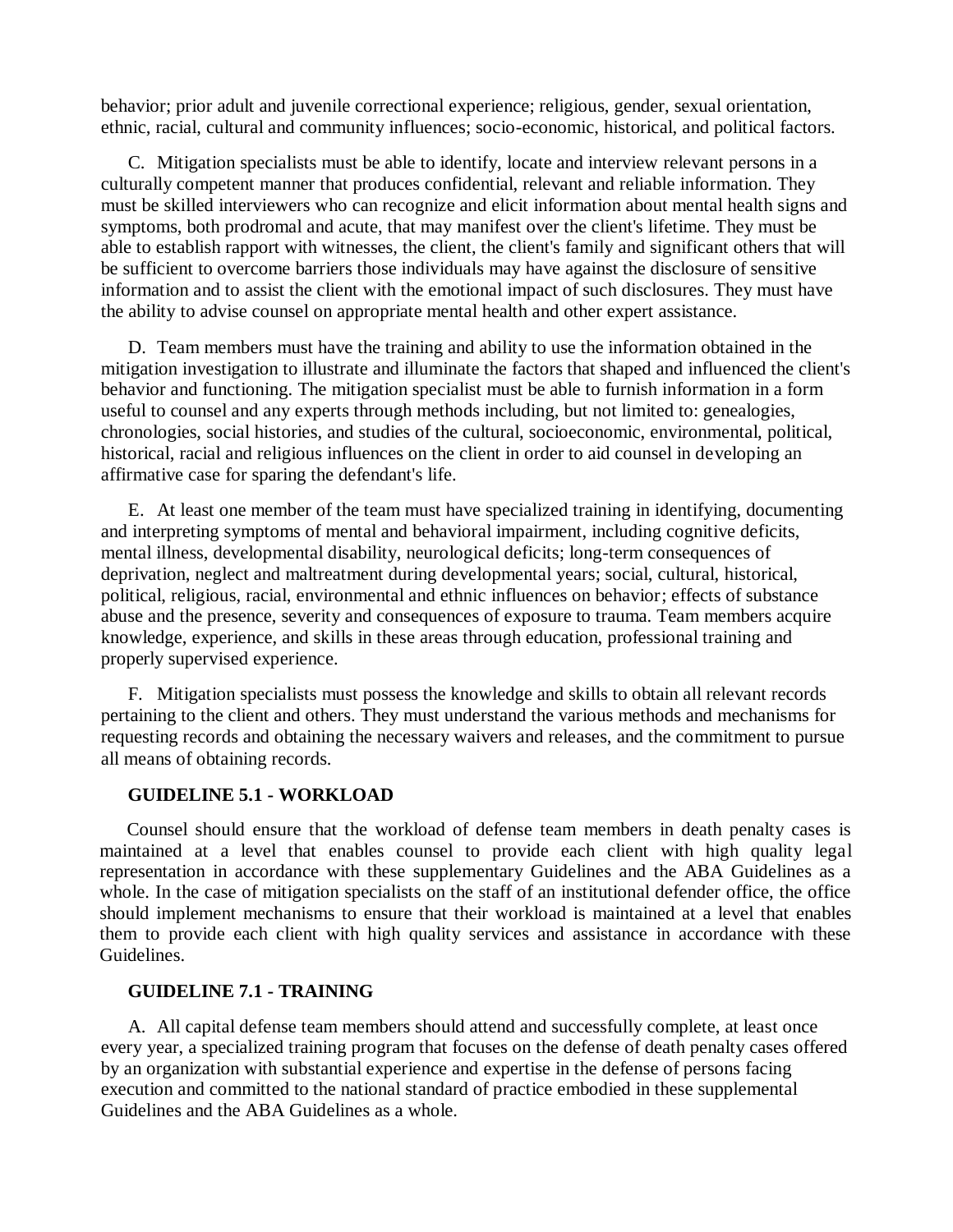B. Funding should be provided for team members to receive effective training and continuing professional education in their respective fields of expertise.

### **GUIDELINE 8.1 - FUNDING AND COMPENSATION**

Non-attorney members of the defense team should be fully compensated at a rate that is commensurate with the provision of high quality legal representation and reflects the specialized skills needed to assist counsel with the litigation of death penalty cases. Flat fees, caps on compensation, and lump-sum contracts are improper in death penalty cases.

#### **GUIDELINE 9.3 - OBLIGATIONS OF TEAM MEMBERS RESPECTING WORKLOAD**

All members of the defense team in death penalty cases should limit their caseloads to the level needed to provide each client with high quality legal representation in accordance with these supplementary Guidelines and the ABA Guidelines as a whole.

#### **GUIDELINE 10.4 - THE DEFENSE TEAM: THE ROLE OF COUNSEL WITH RE-SPECT TO MITIGATION SPECIALISTS**

A. Counsel bears ultimate responsibility for the performance of the defense team and for decisions affecting the client and the case. It is the duty of counsel to lead the team in conducting an exhaustive investigation into the life history of the client. It is therefore incumbent upon the defense to interview all relevant persons and obtain all relevant records and documents that enable the defense to develop and implement an effective defense strategy.

B. Counsel guides the defense team and, based on consultation with team members and experts, conducts ongoing reviews of the evidence, assessments of potential witnesses, and analyses of the most effective manner in which to convey the mitigating information. Counsel decides how mitigation evidence will be presented.

## **GUIDELINE 10.5 - THE DEFENSE CASE: REQUISITE MITIGATION FUNCTIONS OF THE DEFENSE TEAM**

A. It is the duty of the defense team to aid counsel in coordinating and integrating the case for life with the guilt or innocence phase strategy.

B. The defense team must conduct an ongoing, exhaustive and independent investigation of every aspect of the client's character, history, record and any circumstances of the offense, or other factors, which may provide a basis for a sentence less than death. The investigation into a client's life history must survey a broad set of sources and includes, but is not limited to: medical history; complete prenatal, pediatric and adult health information; exposure to harmful substances in utero and in the environment; substance abuse history; mental health history; history of maltreatment and neglect; trauma history; educational history; employment and training history; military experience; multi-generational family history, genetic disorders and vulnerabilities, as well as multigenerational patterns of behavior; prior adult and juvenile correctional experience; religious, gender, sexual orientation, ethnic, racial, cultural and community influences; socio-economic, historical, and political factors.

C. Team members must conduct in-person, face-to-face, one-on-one interviews with the client, the client's family, and other witnesses who are familiar with the client's life, history, or family history or who would support a sentence less than death. Multiple interviews will be necessary to establish trust, elicit sensitive information and conduct a thorough and reliable life-history investigation. Team members must endeavor to establish the rapport with the client and witnesses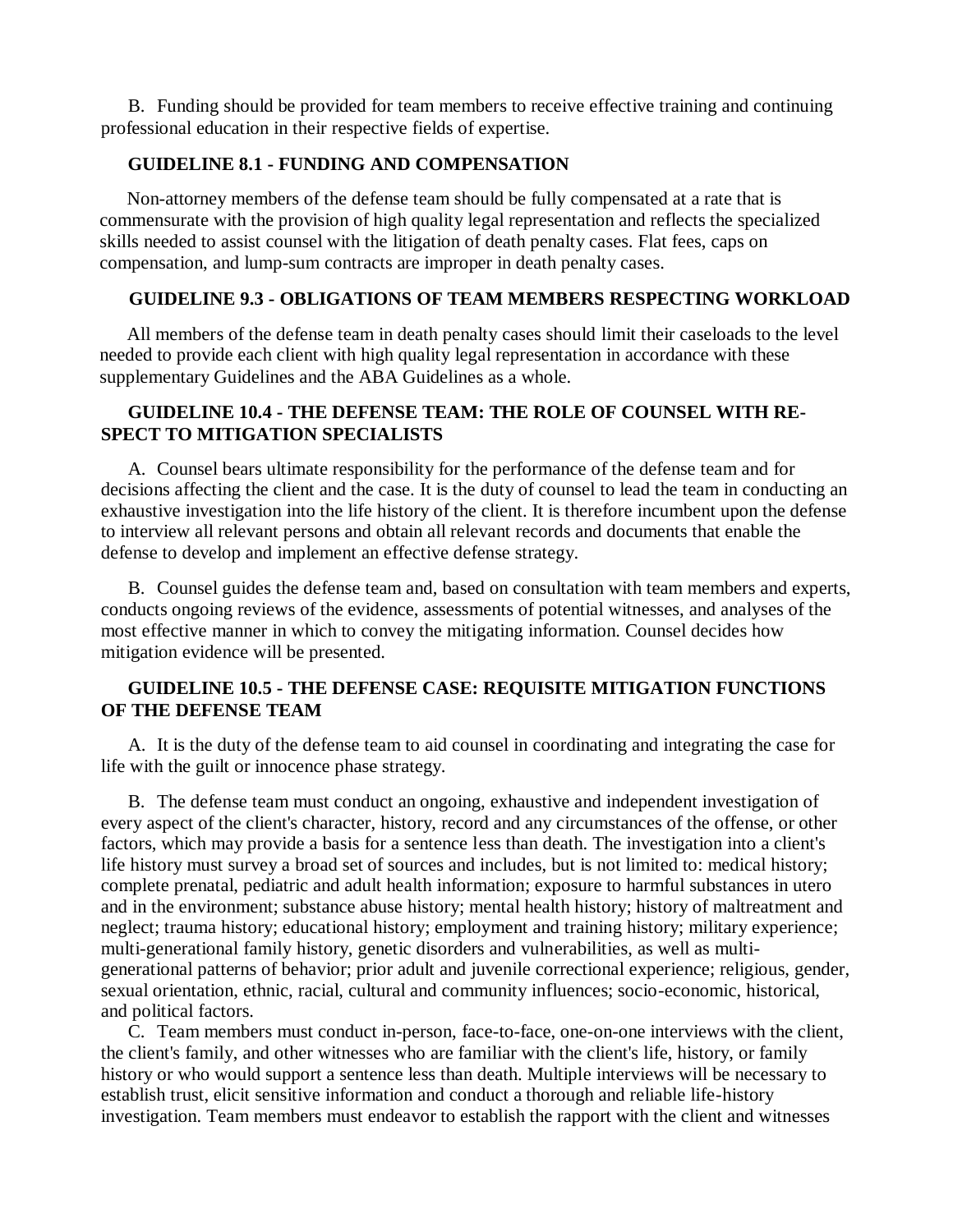that will be necessary to provide the client with a defense in accordance with constitutional guarantees relevant to a capital sentencing proceeding.

D. Team members must provide counsel with documentary evidence of the investigation through the use of such methods as genealogies, social history reports, chronologies and reports on relevant subjects including, but not limited to, cultural, socioeconomic, environmental, racial, and religious issues in the client's life. The manner in which information is provided to counsel is determined on a case by case basis, in consultation with counsel, considering jurisdictional practices, discovery rules and policies.

E. It is the duty of the defense team members to aid counsel in the selection and preparation of witnesses who will testify, including but not limited to:

1. Expert witnesses, or witnesses with specialized training or experience in a particular subject matter. Such experts include, but are not limited to:

a. Medical doctors, psychologists, toxicologists, pharmacologists, social workers and persons with specialized knowledge of medical conditions, mental illnesses and impairments; substance abuse, physical, emotional and sexual maltreatment, trauma and the effects of such factors on the client's development and functioning.

b. Anthropologists, sociologists and persons with expertise in a particular race, culture, ethnicity,

religion.

c. Persons with specialized knowledge of specific communities or expertise in the effect of environments and neighborhoods upon their inhabitants.

d. Persons with specialized knowledge of institutional life, either generally or within a specific institution.

2. Lay witnesses, or witnesses who are familiar with the defendant or his family, including but not limited to:

a. The client's family, extending at least three generations back, and those familiar with the client;

b. The client's friends, teachers, classmates, co-workers, employers, and those who served in the

military with the client, as well as others who are familiar with the client's early and current development and functioning, medical history, environmental history, mental health history, educational history, employment and training history, military experience and religious, racial, and cultural experiences and influences upon the client or the client's family;

c. Social service and treatment providers to the client and the client's family members, including doctors, nurses, other medical staff, social workers, and housing or welfare officials;

d. Witnesses familiar with the client's prior juvenile and criminal justice and correctional experiences;

e. Former and current neighbors of the client and the client's family, community members, and others familiar with the neighborhoods in which the client lived, including the type of housing, the economic status of the community, the availability of employment and the prevalence of violence;